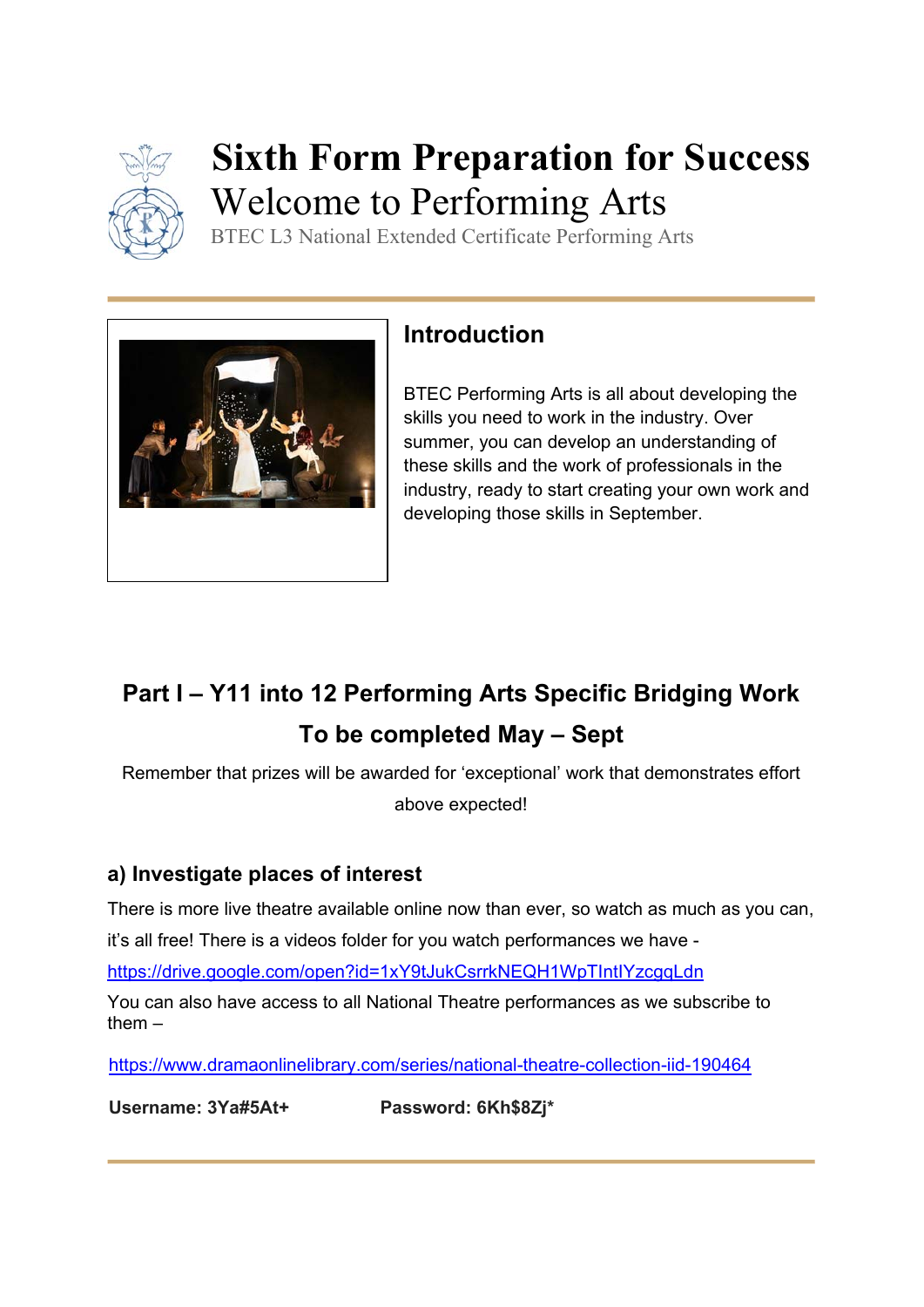Theatres and theatre companies are regularly updating and adding things, so just keep searching online. Good ones to follow are Frantic Assembly and Kneehigh. https://www.franticassembly.co.uk/frantic-digital https://www.youtube.com/playlist?list=PL7UiSyHlKt2qrb30is21N2VN-bbEQEA8c

#### **b) Wider reading**

Research the role of an actor – here are a couple of starting points:

http://creativeskillset.org/job\_roles/281\_actor

https://www.prospects.ac.uk/job-profiles/actor

'National Theatre: All About Theatre' book (ISBN 978-1-4063-5869-8)

Explore some influential contemporary theatre companies:

Frantic Assembly

https://www.franticassembly.co.uk/resources/590/introduction-to-frantic-assembly-

2016.pdf DV8

www.dv8.co.uk

Gecko

www.geckotheatre.com

'The Frantic Assembly Book of Devising Theatre' by Scott Graham and Steven Hoggett 'An Actor Prepares' by Konstantin Stanislavski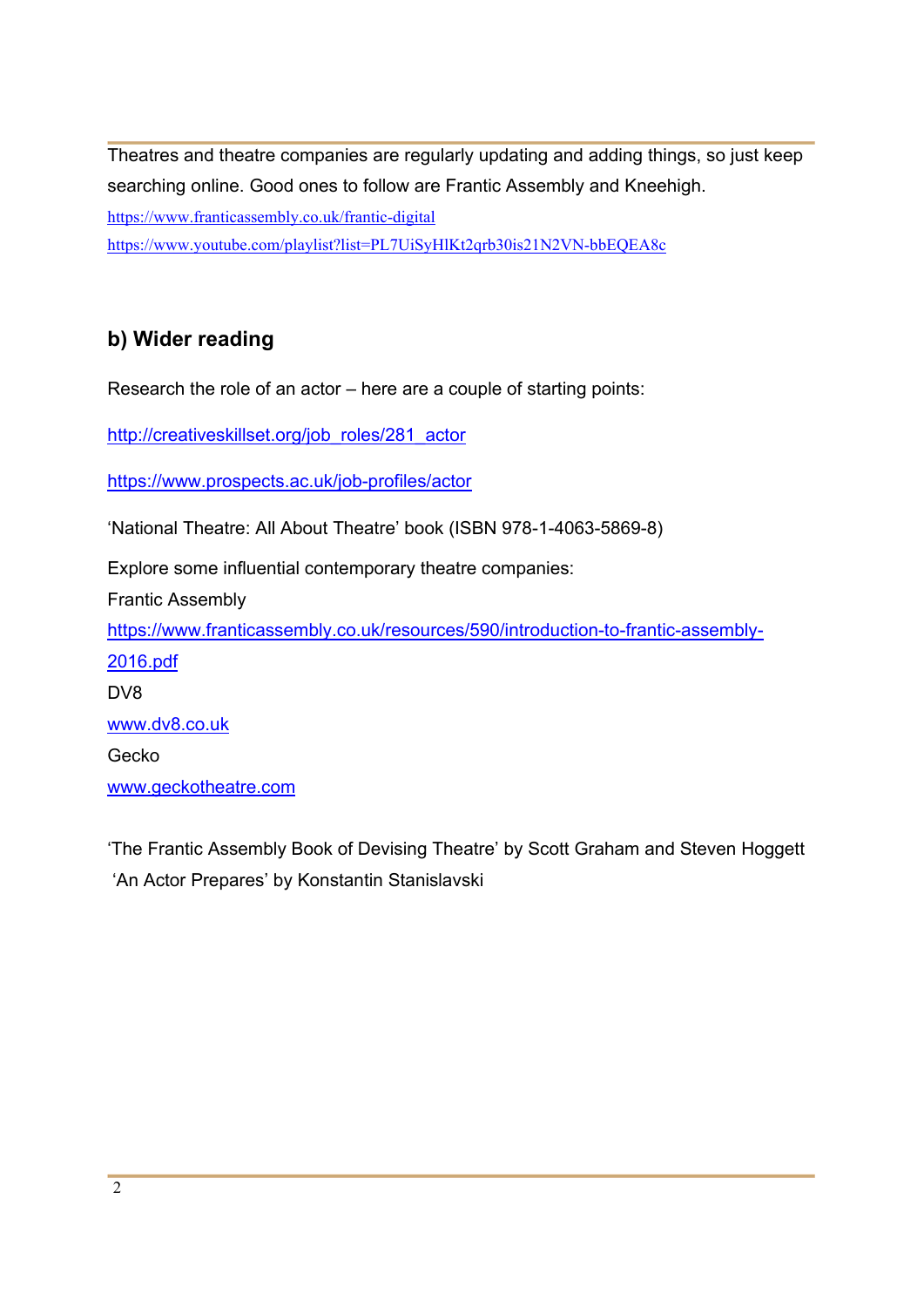#### **c) Compulsory task**

Produce a research portfolio and report into the role of an actor in the performing arts industry. Use all the suggested resources to research the role of an actor and then collect that research into a report, covering the following areas –

- Skills including technical, physical, vocal, interpretative
- Practical skills
- Training and progression routes really detailed with several options for getting into the industry and give examples of courses and establishments
- Continuing professional development how do actors continue to improve and develop their skills
- Employment opportunities what work is available in the industry and where are you most likely to get work
- Applying for work CV, showreel, headshot, auditions
- Working conditions and lifestyle factors

This can be presented as a formal written report, a portfolio/scrapbook with images, colour, mind maps and printed research highlighted or you could present it in a video or performance - a YouTube episode of 'How to get into acting' for example.

## **d) Stretch!**

Watch performances in the styles we are going to work in during Year 12 – realism and physical theatre.

- Start by researching the styles, what are they and what are the differences?
- Access recordings of live performances in both styles
- Produce a single sheet of A4 guide to each style including what the style is and what skills you need to be good at that style
- Prepare a performance of a monologue from a play you already know. Prepare to perform it twice, once using realism and once using physical theatre.

# **Part II - Year 12 Head Start! for completion June – September**

a) Course specification https://qualifications.pearson.com/content/dam/pdf/BTEC-Nationals/Performing-Arts/2016/specification-and-sampleassessments/9781446938348\_BTEC\_Nat\_Cert\_PA\_Spec\_Iss2C.pdf